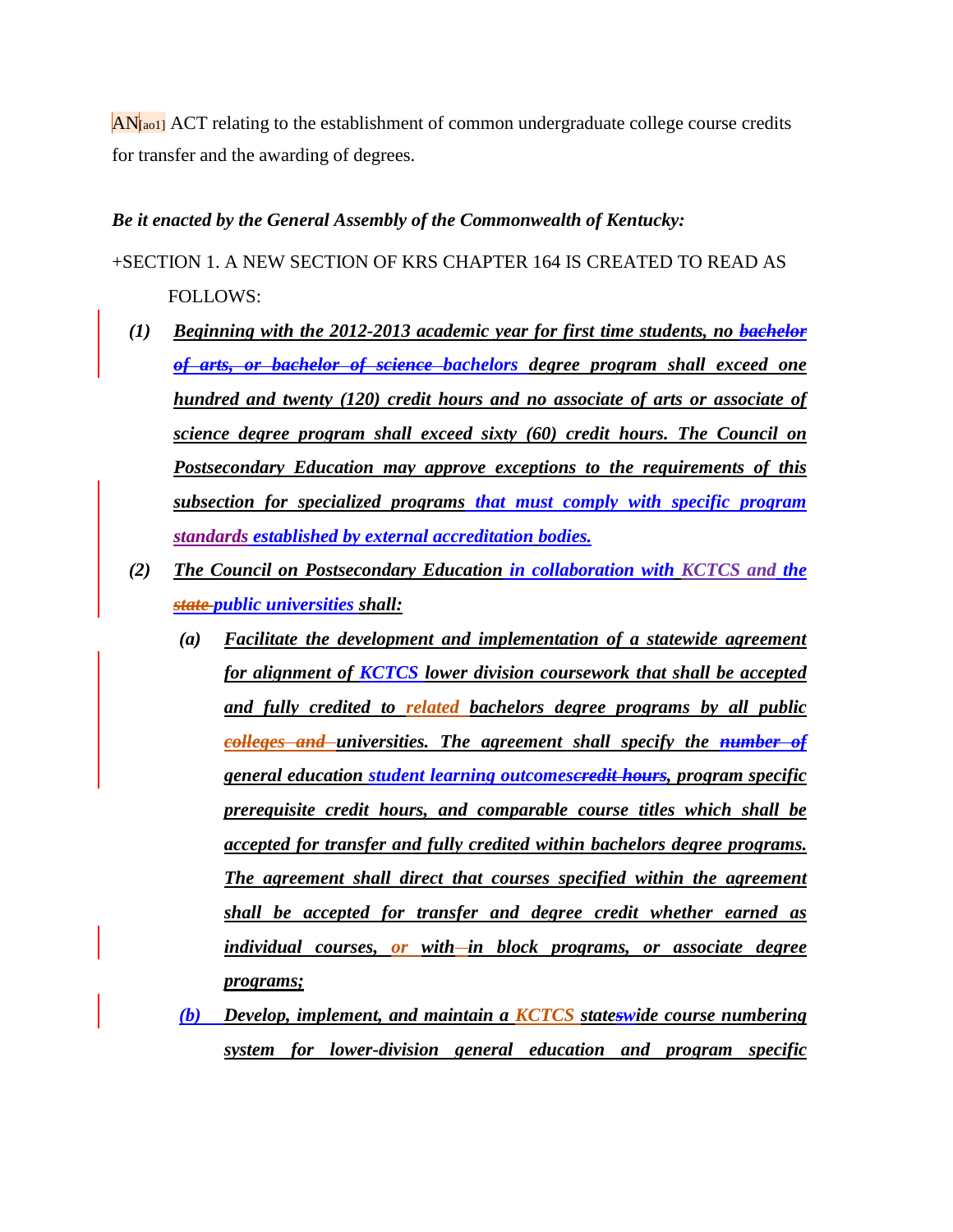*prerequisite courses that include the same student learning outcomescontent;*

*(c) Establish procedures under a statewide course numbering system to monitor the transfer and crediting of lower-division coursework, including a system of ongoing assessment of that coursework in terms of level, content, quality, comparability, and degree program relevance.*

*(d)(d) Standardize credit-by-exam equivalencies and common passing scores for general education credit-by-exam courses and program specific prerequisites credit-by-exam courses;*

*(e) (e) Provide for uniform end-of-course testing, in specific courses where appropriate;*

*(f)(f) Develop policies to align statewide articulation and transfer procedures across educational institutions, including admissions criteria, student declaration of major, and student guidance and counseling policies designed to ensure that students pursuing an associate of arts or associate of sciences degree program provide timely notification of their intention to transfer to a state public university;*

*(g)(g) Develop uniform data collection and reporting methods to facilitate and ensure statewide and institutional compliance with course transfer and credit requirements;*

*(h)(c)Guarantee that upon admission to a public university, graduates of an associate of arts, or an associate of science or associate in applied science degree program approved by the council shall be deemed to have met all general education and program specific course prerequisites and must be granted admission to related upper division degree programs of a state public college or university on the same criteria as those students earning lower division credits at the university to which the student*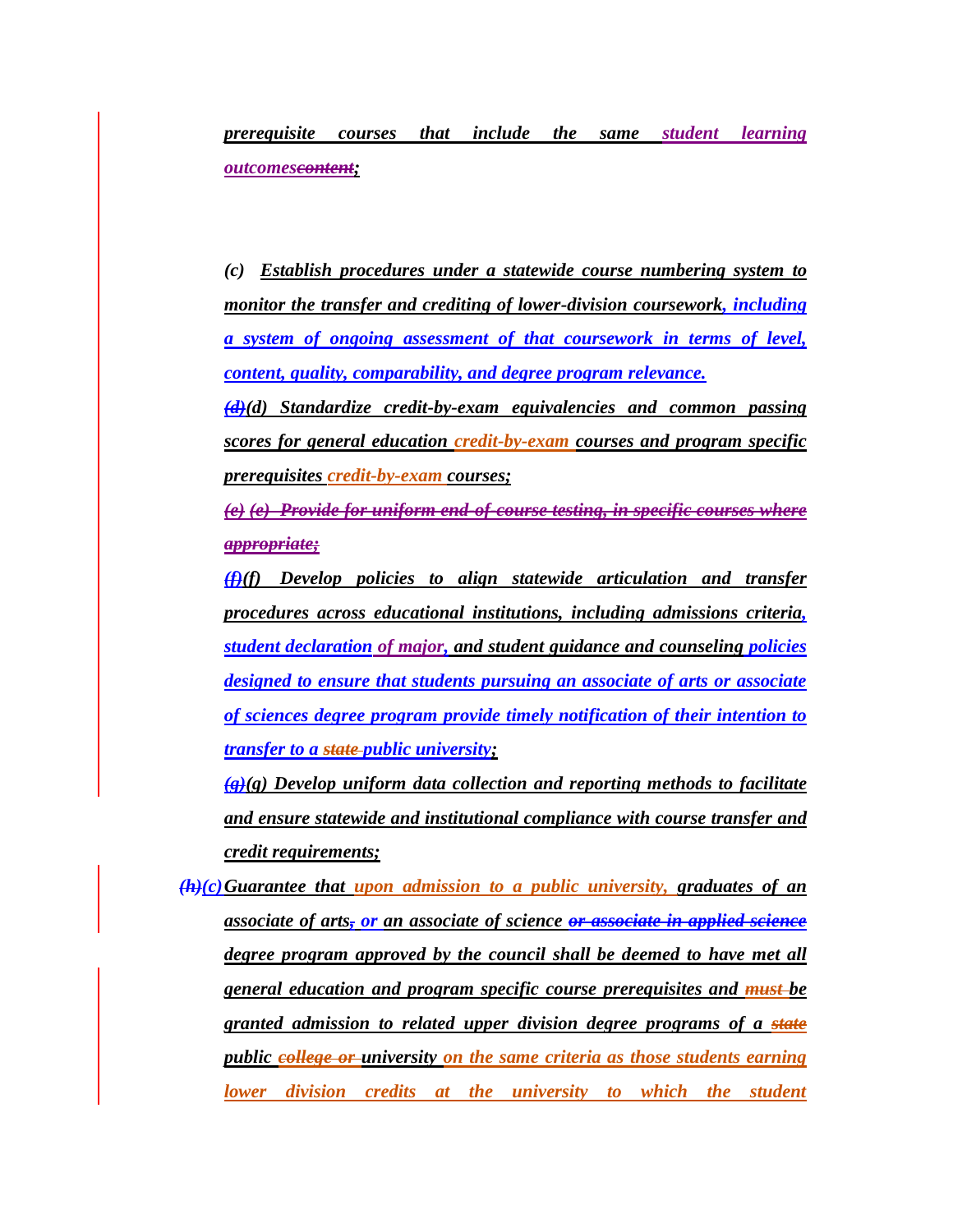*transferred.except to a limited access program or a program that has audition or other specialized admission requirements;*

- $(i)$ (*i*)(*d*) *Provide that graduates of approved associate of arts and associate of sciences degree programs who transfer to a bachelors degree of arts or bachelor of science program shall not be required to repeat or to take any additional lower-level courses to fulfill bachelors degree requirements in the same major;*
- *(j)(e) Provide that graduates of approved associate of arts or associate of science degree programs shall receive priority for admission to a state public university over out-of-state students if they met the same admission criteria;*
- *(k)(f) Establish a common college transcript to be used in KCTCS and all public colleges and universities;*
- *(l)(g) Encourage private colleges and universities to collaborate with public educational institutions in developing programs and agreement to expedite the transfer of students and credits between institutions; and*
- *(m) Establish an appeals process to resolve disagreements between transferring students and receiving educational institutions regarding the transfer and acceptance of credits earned at another institution.*
- *(3) (3) The Council on Postsecondary Education shall ensure that all articulation and transfer policies are compliant with the rules and regulations established by all appropriate institutional accrediting agencies as recognized by the United States Department of Education.*
- (4) *When a public university changes the learning outcomes within any course or program identified as a transfer equivalent, the state public university must communicate the change to KCTCS within a reasonable amount of time and either identify other KCTCS course equivalencies that will satisfy the new learning outcomes or collaborate with KCTCS to develop curriculum that ensures equivalent learning outcomes and thus transferability. Transferability must be resolved before the change is implemented. If disputes arise between public postsecondary institutions due to course and program revisions, the Council is*